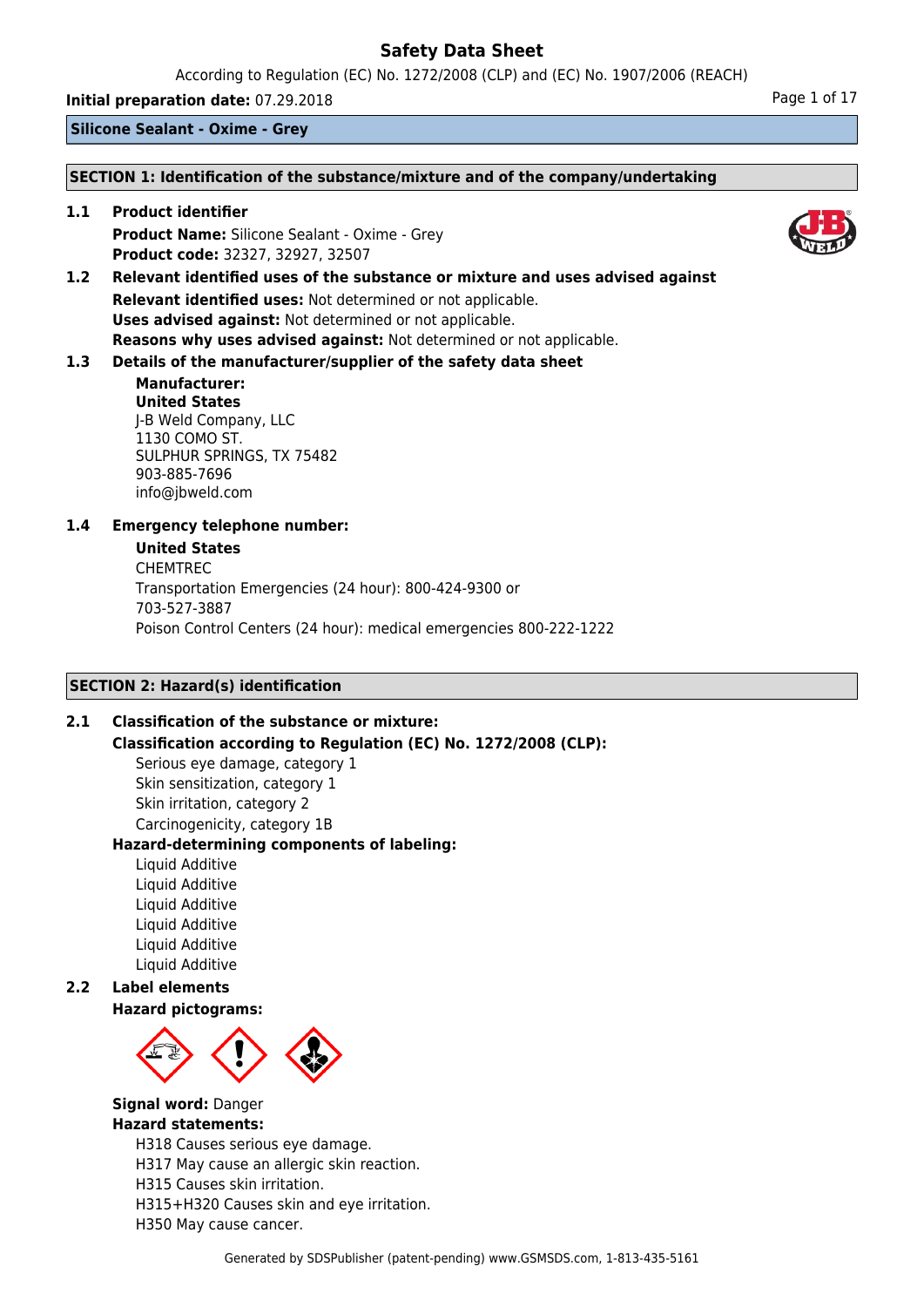According to Regulation (EC) No. 1272/2008 (CLP) and (EC) No. 1907/2006 (REACH)

## **Initial preparation date:** 07.29.2018 **Page 2 of 17** Page 2 of 17

# **Silicone Sealant - Oxime - Grey**

### **Precautionary statements:**

P280 Wear protective gloves/protective clothing/eye protection/face protection.

P261 Avoid breathing dust/fume/gas/mist/vapors/spray.

P272 Contaminated work clothing should not be allowed out of the workplace.

P264 Wash skin and eyes thoroughly after handling.

P201 Obtain special instructions before use.

P202 Do not handle until all safety precautions have been read and understood.

P281 Use personal protective equipment as required.

P310 Immediately call a POISON CENTER or doctor/physician.

P305+P351+P338 IF IN EYES: Rinse cautiously with water for several minutes. Remove contact lenses, if present and easy to do. Continue rinsing.

P321 Specific treatment (see supplemental first aid instructions on this label).

P363 Wash contaminated clothing before reuse

P302+P352 IF ON SKIN: Wash with plenty of soap and water.

P333+P313 If skin irritation or a rash occurs: Get medical advice/attention

P362+P364 Take off contaminated clothing and wash it before reuse.

P362 Take off contaminated clothing and wash before reuse

P332+P313 If skin irritation occurs: Get medical advice/attention

P308+P313 If exposed or concerned: Get medical advice/attention P405 Store locked up.

P501 Dispose of contents/container in accordance with local regulations.

# **2.3 Other hazards:** None known

# **SECTION 3: Composition/information on ingredients**

## **3.1 Substance:** Not applicable.

## **3.2 Mixture:**

| <b>Identification</b>                                | <b>Name</b>             | <b>Classification according to</b><br><b>Regulation (EC) No. 1272/2008</b><br>(CLP) | Weight % |
|------------------------------------------------------|-------------------------|-------------------------------------------------------------------------------------|----------|
| CAS number:<br>1333-86-4<br>EC number:<br>215-609-9  | Powder                  | Not classified                                                                      | <1       |
| CAS number:<br>13463-67-7<br>EC number:<br>236-675-5 | <b>Titanium Dioxide</b> | Not classified                                                                      | $<$ 3    |
| CAS number:<br>1317-65-3<br>EC number:<br>215-279-6  | Powder                  | Not classified                                                                      | $25$     |
| CAS number:<br>7631-86-9<br>EC number:<br>231-545-4  | Powder Additive         | Not classified                                                                      | <10      |
| CAS number:<br>919-30-2<br>EC number:<br>213-048-4   | Liquid Additive         | Not classified                                                                      | <1       |
| CAS number:<br>70131-67-8                            | Resin                   | Not classified                                                                      | < 60     |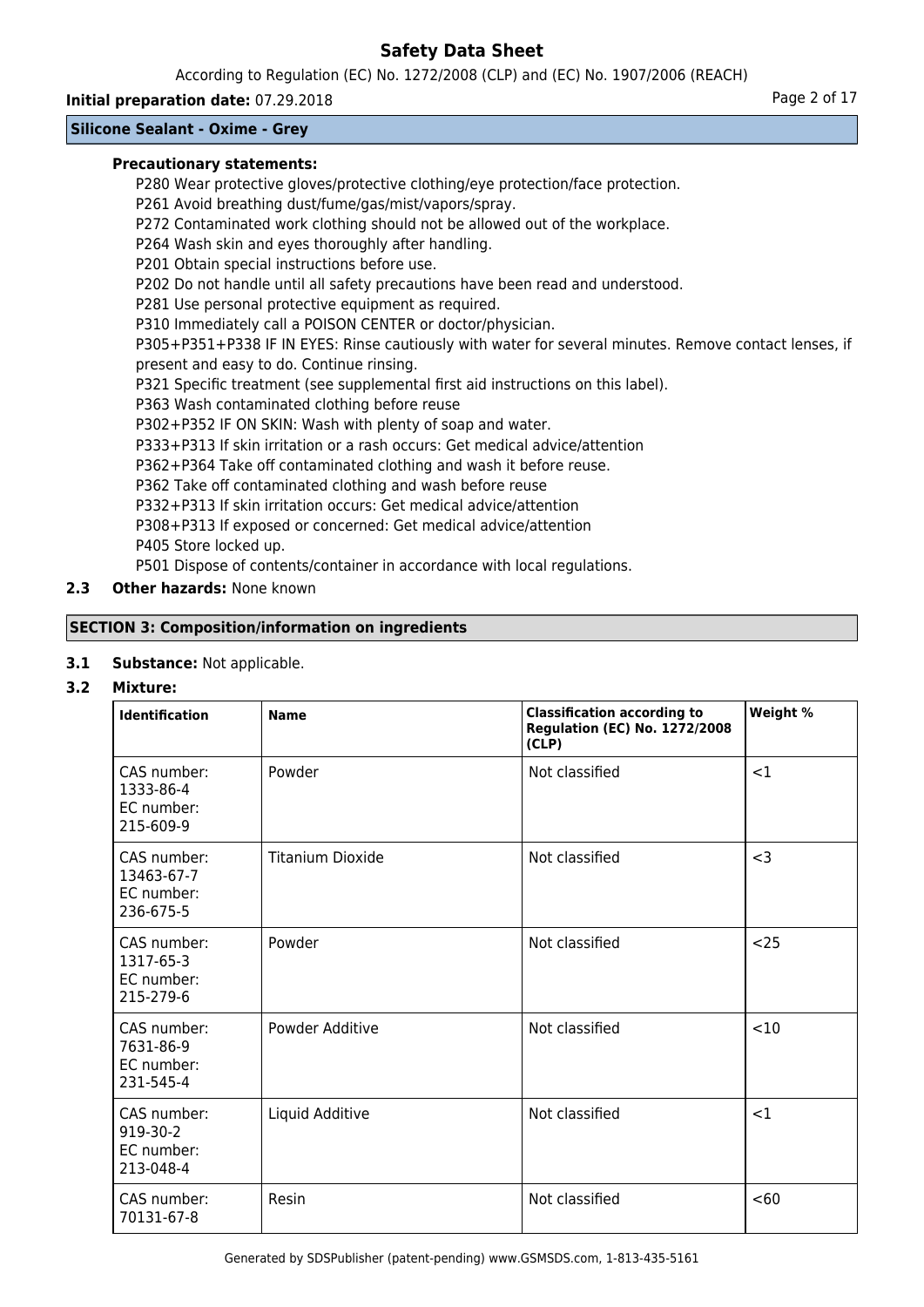# According to Regulation (EC) No. 1272/2008 (CLP) and (EC) No. 1907/2006 (REACH)

### **Initial preparation date:** 07.29.2018 **Page 3 of 17**

|  | <b>Silicone Sealant - Oxime - Grey</b> |  |  |
|--|----------------------------------------|--|--|
|--|----------------------------------------|--|--|

| CAS number:<br>63148-62-9<br>EC number:<br>613-156-5 | Liquid Additive | Not classified                                                                | $<$ 10 |
|------------------------------------------------------|-----------------|-------------------------------------------------------------------------------|--------|
| CAS number:<br>64742-46-7<br>EC number:<br>265-148-2 | Liquid Additive | Carc. 1B; H350                                                                | < 10   |
| CAS number:<br>17689-77-9<br>EC number:<br>241-677-4 | Liquid Additive | Not classified                                                                | < 5    |
| CAS number:<br>22984-54-9<br>EC number:<br>245-366-4 | Liquid Additive | Not classified                                                                | < 5    |
| CAS number:<br>$96-29-7$<br>EC number:<br>202-496-6  | Liquid Additive | Acute Tox. 4; H312<br>Skin Sens. 1; H317<br>Eye Dam. 1; H318<br>Carc. 2; H351 | $<$ 5  |
| CAS number:<br>2224-33-1<br>EC number:<br>218-747-8  | Liquid Additive | Not classified                                                                | $<$ 5  |
| CAS number:<br>1345-16-0<br>EC number:<br>310-193-6  | Powder          | Not classified                                                                | <1     |

## **Additional information:**

Although this product contains Titanium Dioxide, the Titanium Dioxide is bound and the particles are not of respirable size.

Carbon black is classified as a carcinogen only in its respirable form. Since the carbon black in this product is not respirable, the product itself is not classified as a carcinogen in the form presented.

#### **Full Text of H and EUH statements:** See section 16

#### **SECTION 4: First aid measures**

## **4.1 Description of first aid measures**

#### **General notes:**

Not determined or not available.

### **Following inhalation:**

Loosen clothing as necessary and position individual in a comfortable position Maintain an unobstructed airway

Get medical advice/attention if you feel unwell

### **Following skin contact:**

Rinse affected area with soap and water

If symptoms develop or persist, seek medical attention

Take off all contaminated clothing

Gently blot or brush away excess product

Wash with plenty of lukewarm, gently flowing water

Get medical advice if skin irritation occurs or you feel unwell

# **Following eye contact:**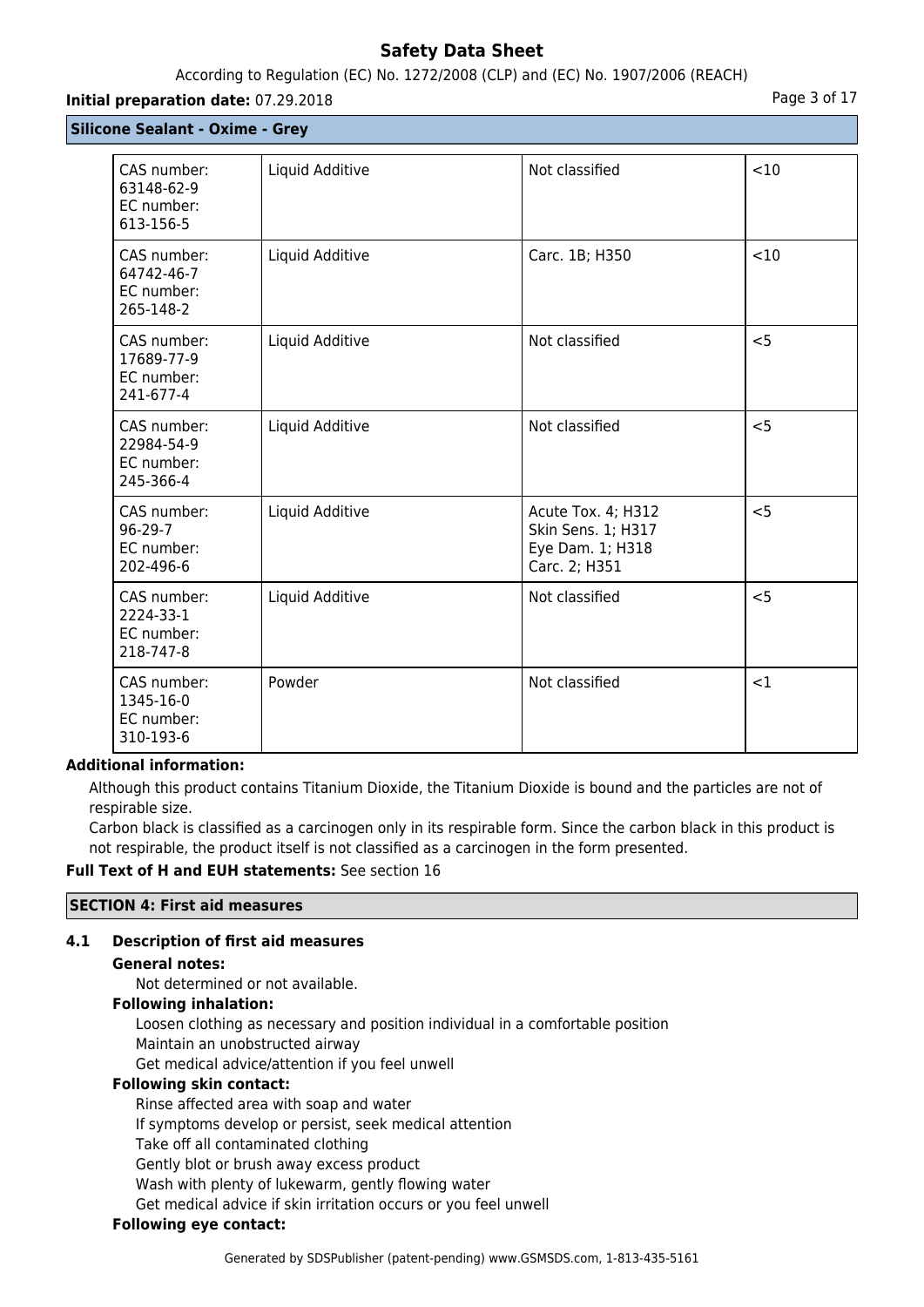According to Regulation (EC) No. 1272/2008 (CLP) and (EC) No. 1907/2006 (REACH)

#### **Initial preparation date:** 07.29.2018 **Page 4 of 17**

|     | <b>Silicone Sealant - Oxime - Grey</b>                                                                                                                                                                                                                                                                                                                                                                                                                                                                                                                           |
|-----|------------------------------------------------------------------------------------------------------------------------------------------------------------------------------------------------------------------------------------------------------------------------------------------------------------------------------------------------------------------------------------------------------------------------------------------------------------------------------------------------------------------------------------------------------------------|
|     | Rinse/flush exposed eye(s) gently using water for 15-20 minutes<br>If symptoms develop or persist, seek medical attention<br>Avoid direct contact and wear chemical protective gloves, if necessary<br>Rinse eyes cautiously with lukewarm, gently flowing water for several minutes, while holding the eyelids<br>open<br>Remove contact lenses, if present and easy to do so<br>Continue rinsing until medical aid is available<br>Immediately call a POISON CONTROL CENTER or seek medical attention<br><b>Following ingestion:</b><br>Rinse mouth thoroughly |
|     | Seek medical attention if irritation, discomfort, or vomiting persists                                                                                                                                                                                                                                                                                                                                                                                                                                                                                           |
| 4.2 | Most important symptoms and effects, both acute and delayed                                                                                                                                                                                                                                                                                                                                                                                                                                                                                                      |
|     | <b>Acute symptoms and effects:</b><br>Not determined or not available.<br><b>Delayed symptoms and effects:</b><br>Not determined or not available.                                                                                                                                                                                                                                                                                                                                                                                                               |
| 4.3 | Indication of any immediate medical attention and special treatment needed                                                                                                                                                                                                                                                                                                                                                                                                                                                                                       |
|     | <b>Specific treatment:</b><br>Not determined or not available.<br>Notes for the doctor:<br>Not determined or not available                                                                                                                                                                                                                                                                                                                                                                                                                                       |
|     | <b>SECTION 5: Firefighting measures</b>                                                                                                                                                                                                                                                                                                                                                                                                                                                                                                                          |
| 5.1 | <b>Extinguishing media</b><br><b>Suitable extinguishing media:</b><br>Use appropriate fire suppression agents for adjacent combustible materials or sources of ignition.<br>Unsuitable extinguishing media:                                                                                                                                                                                                                                                                                                                                                      |
|     | Not determined or not applicable.                                                                                                                                                                                                                                                                                                                                                                                                                                                                                                                                |

### **5.2 Special hazards arising from the substance or mixture:**

Thermal decomposition can lead to release of irritating gases and vapors.

### **5.3 Advice for firefighters**

#### **Personal protection equipment:**

Use typical firefighting equipment, self-contained breathing apparatus, special tightly sealed suit.

# **Special precautions:**

Not determined or not applicable.

### **SECTION 6: Accidental release measures**

# **6.1 Personal precautions, protective equipment and emergency procedures:**

Ensure adequate ventilation. Ensure air handling systems are operational. Wear protective eye wear, gloves and clothing.

## **6.2 Environmental precautions:**

Should not be released into the environment. Prevent from reaching drains, sewer or waterway.

# **6.3 Methods and material for containment and cleaning up:**

Wear protective eye wear, gloves and clothing.

Absorb with non-combustible liquid-binding material (sand, diatomaceus earth (clay), acid binders, universal binders).

Dispose of contents / container in accordance with local regulations.

# **6.4 Reference to other sections:**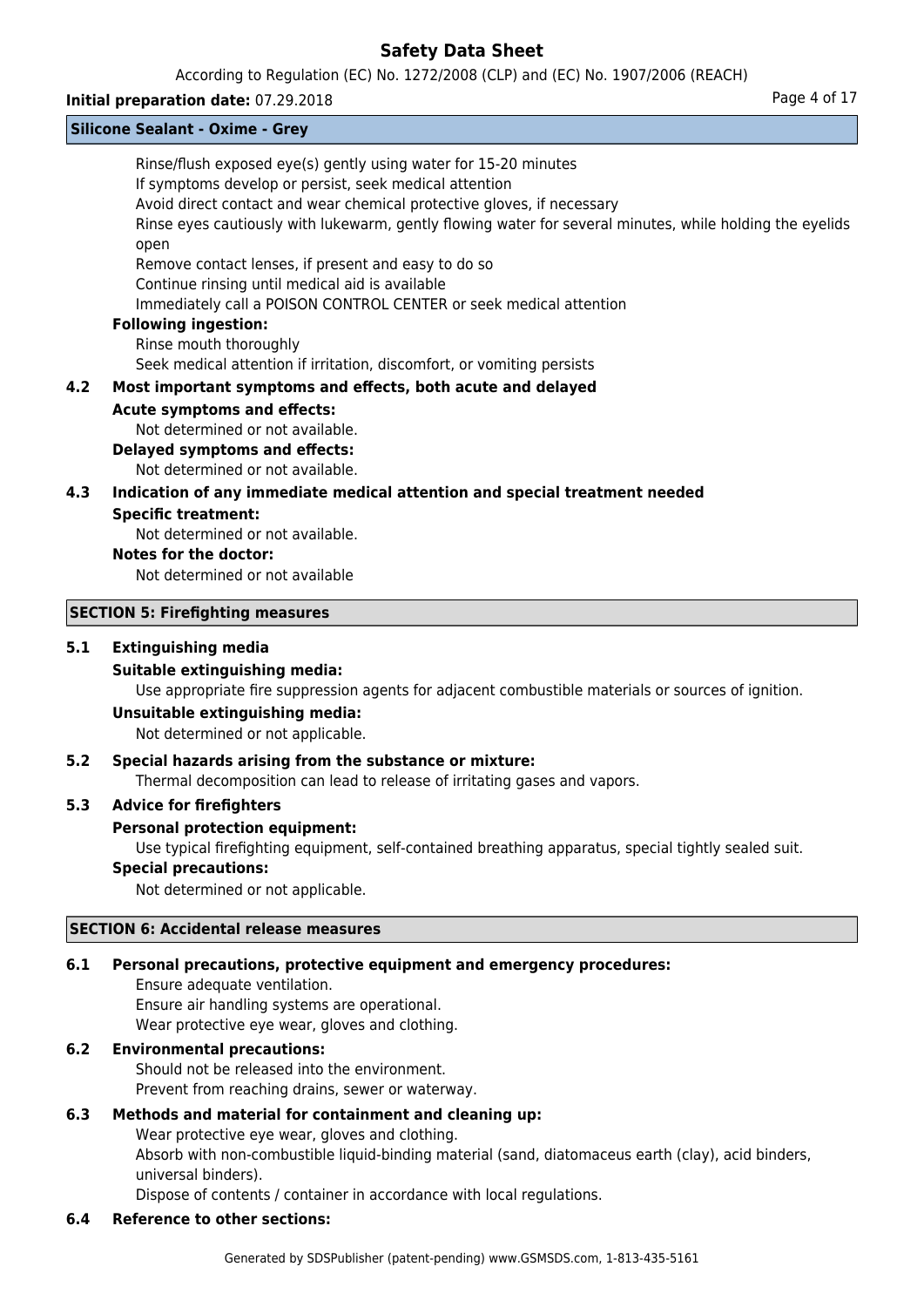According to Regulation (EC) No. 1272/2008 (CLP) and (EC) No. 1907/2006 (REACH)

# **Initial preparation date:** 07.29.2018 **Page 1 and 2018** Page 5 of 17

# **Silicone Sealant - Oxime - Grey**

Not determined or not applicable.

# **SECTION 7: Handling and storage**

### **7.1 Precautions for safe handling:**

Use only with adequate ventilation. Avoid breathing mist or vapor. Do not eat, drink, smoke or use personal products when handling chemical substances.

# **7.2 Conditions for safe storage, including any incompatibilities:**

Keep container tightly sealed. Protect from freezing and physical damage. Store in a cool, well-ventilated area.

## **7.3 Specific end use(s):**

Not determined or not applicable.

## **SECTION 8: Exposure controls/personal protection**







### **8.1 Control parameters**

Only those substances with limit values have been included below. **Occupational Exposure limit values:**

| <b>Country (Legal Basis)</b> | <b>Substance</b> | <b>Identifier</b> | <b>Permissible concentration</b>                                                           |
|------------------------------|------------------|-------------------|--------------------------------------------------------------------------------------------|
| Finland                      | Liquid Additive  | 919-30-2          | 8-hour limit: 28 mg/m <sup>3</sup> (3 ppm)                                                 |
|                              | Liquid Additive  | 919-30-2          | 15-minute limit: 55 mg/m <sup>3</sup> (6<br>ppm)                                           |
|                              | Powder           | 1345-16-0         | 8-Hour Limit: 0.02 mg/m <sup>3</sup>                                                       |
|                              | Powder           | 1317-65-3         | TWA 8-hr: $10 \text{ mg/m}^3$                                                              |
|                              | Powder           | 1333-86-4         | Workplace Exposure Limits: 3.5<br>mg/m <sup>3</sup> (8 hr); 7.0 mg/m <sup>3</sup> (15 min) |
|                              | Titanium Dioxide | 13463-67-7        | OEL: TWA 10.0 mg/m <sup>3</sup> 8-hr                                                       |
|                              | Powder Additive  | 7631-86-9         | 8-hour limit: 5 mg/m <sup>3</sup>                                                          |
|                              | Liquid Additive  | 64742-46-7        | 8-hour limit: 5 mg/m <sup>3</sup>                                                          |
| Romania                      | Liquid Additive  | 63148-62-9        | 8-Hour TWA: 200 mg/m <sup>3</sup>                                                          |
|                              | Liquid Additive  | 63148-62-9        | 15-minute STEL: 300 mg/m <sup>3</sup>                                                      |
|                              | Powder           | 1317-65-3         | TWA 8-hr: 10 mg/m <sup>3</sup>                                                             |
|                              | Titanium Dioxide | 13463-67-7        | OEL: TWA 10.0 mg/m <sup>3</sup> 8-hr                                                       |
|                              | Titanium Dioxide | 13463-67-7        | OEL: STEL 15 mg/m <sup>3</sup> 15-min                                                      |
|                              | Liquid Additive  | 64742-46-7        | 8-hour TWA: 5 mg/m <sup>3</sup> (Mineral<br>oils)                                          |
|                              | Liquid Additive  | 64742-46-7        | 15-minute STEL: 10 mg/m <sup>3</sup><br>(Mineral oils)                                     |
|                              | Liquid Additive  | 64742-46-7        | 8-hour TWA: 100 mg/m <sup>3</sup> [Solvent<br>naphtha (coal tar)]                          |
|                              | Liquid Additive  | 64742-46-7        | 15-minute STEL: 200 mg/m <sup>3</sup><br>[Solvent naphtha (coal tar)]                      |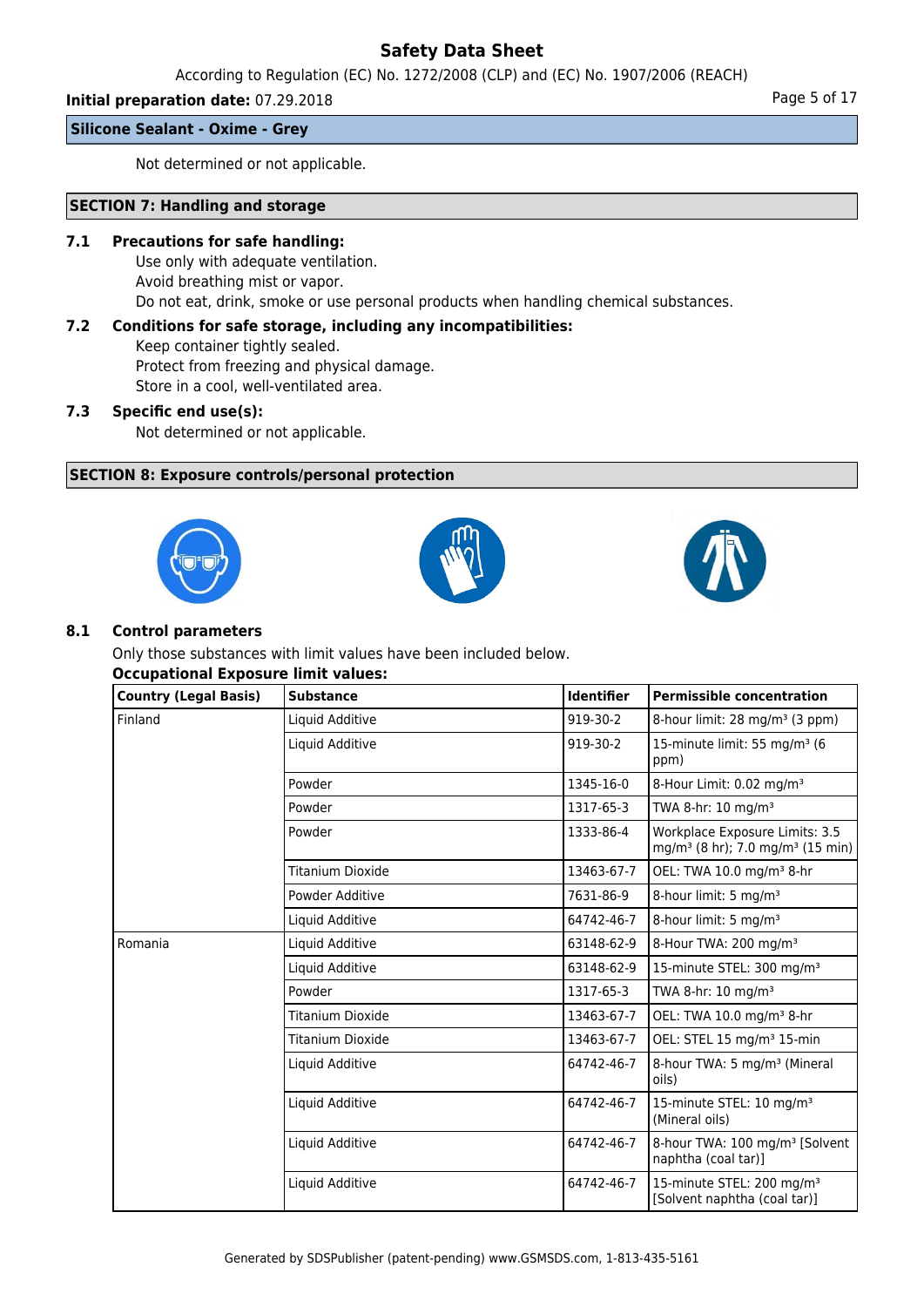# According to Regulation (EC) No. 1272/2008 (CLP) and (EC) No. 1907/2006 (REACH)

# **Initial preparation date:** 07.29.2018 **Page 6 of 17**

| <b>Country (Legal Basis)</b> | <b>Substance</b>        | Identifier | <b>Permissible concentration</b>                                                                                                                                 |
|------------------------------|-------------------------|------------|------------------------------------------------------------------------------------------------------------------------------------------------------------------|
| Germany                      | Liquid Additive         | 96-29-7    | 8-hr TWA 0.3 ppm (1.0 mg/m <sup>3</sup> )                                                                                                                        |
|                              | Powder Additive         | 7631-86-9  | Limit value: 4 mg/m <sup>3</sup>                                                                                                                                 |
| <b>Bulgaria</b>              | Powder                  | 1345-16-0  | TWA: 2.0 mg/m <sup>3</sup> (Aluminum,<br>soluble inorganic compounds, as<br>AI)                                                                                  |
|                              | Powder                  | 1345-16-0  | TWA: 0.1 mg/m <sup>3</sup> (Cobalt and it<br>inorganic compounds, as Co)                                                                                         |
|                              | Liquid Additive         | 64742-46-7 | TWA: 5.0 mg/m <sup>3</sup> (Oil - mineral,<br>petroleum)                                                                                                         |
|                              | Powder                  | 1317-65-3  | TWA: 10 mg/m <sup>3</sup>                                                                                                                                        |
|                              | Powder Additive         | 7631-86-9  | TWA: 0.07 mg/m <sup>3</sup> (Free silicon<br>dioxide, amorphous, synthetic<br>from condensation and<br>electrothermal processes,<br>respirable fraction)         |
|                              | <b>Titanium Dioxide</b> | 13463-67-7 | OEL: TWA 10.0 mg/m <sup>3</sup><br>(Respirable dust)                                                                                                             |
|                              | Powder Additive         | 7631-86-9  | TWA: 10 mg/m <sup>3</sup> (Free silicon<br>dioxide, amorphous, synthetic<br>from condensation and<br>electrothermal processes,<br>inhalable fraction)            |
|                              | Powder Additive         | 7631-86-9  | TWA: 4 mg/m <sup>3</sup> ( Free silicon<br>dioxide, amorphous and<br>crystalline, from natural<br>sedimentation (opal, chalcedony,<br>etc.), inhalable fraction) |
|                              | Powder Additive         | 7631-86-9  | TWA: 1 mg/m <sup>3</sup> (Free silicon<br>dioxide, amorphous and<br>crystalline, from natural<br>sedimentation (opal, chalcedony,<br>etc.), respirable fraction) |
| Ireland                      | Liquid Additive         | 96-29-7    | 8-hr TWA: 10 mg/m <sup>3</sup> (3 ppm); 15-<br>min STEL: 33 mg/m <sup>3</sup> (10 ppm)                                                                           |
|                              | Powder                  | 1345-16-0  | 8-Hour TWA: 0.1 mg/m <sup>3</sup>                                                                                                                                |
|                              | Powder                  | 1317-65-3  | TWA 8-hr: 10 mg/m <sup>3</sup> (Total dust);<br>4 mg/m <sup>3</sup> (Respirable dust)                                                                            |
|                              | Powder                  | 1333-86-4  | 2016 Code of Practice for<br><b>Chemical Agents Regulations</b><br>2001: TWA 3.0 mg/m <sup>3</sup> (8 hr) OEL                                                    |
|                              | <b>Titanium Dioxide</b> | 13463-67-7 | OEL: TWA 10.0 mg/m <sup>3</sup> (Inhalable<br>dust) 8-hr                                                                                                         |
|                              | Powder Additive         | 7631-86-9  | 8-hour OEL (TWA): 6 mg/m <sup>3</sup><br>(Silica, amorphous, Total<br>inhalable dust)                                                                            |
|                              | Powder Additive         | 7631-86-9  | 8-hour OEL (TWA): 2.4 mg/m <sup>3</sup><br>(Silica, amorphous, Respirable<br>dust)                                                                               |
|                              | <b>Titanium Dioxide</b> | 13463-67-7 | OEL: TWA 4.0 mg/m <sup>3</sup> (Respirable<br>dust) 8-hr                                                                                                         |
|                              | Liquid Additive         | 64742-46-7 | 8-hour OEL (TWA): 5 mg/m <sup>3</sup><br>(Mineral oil, pure, highly and<br>severely refined; Inhalable<br>fraction)                                              |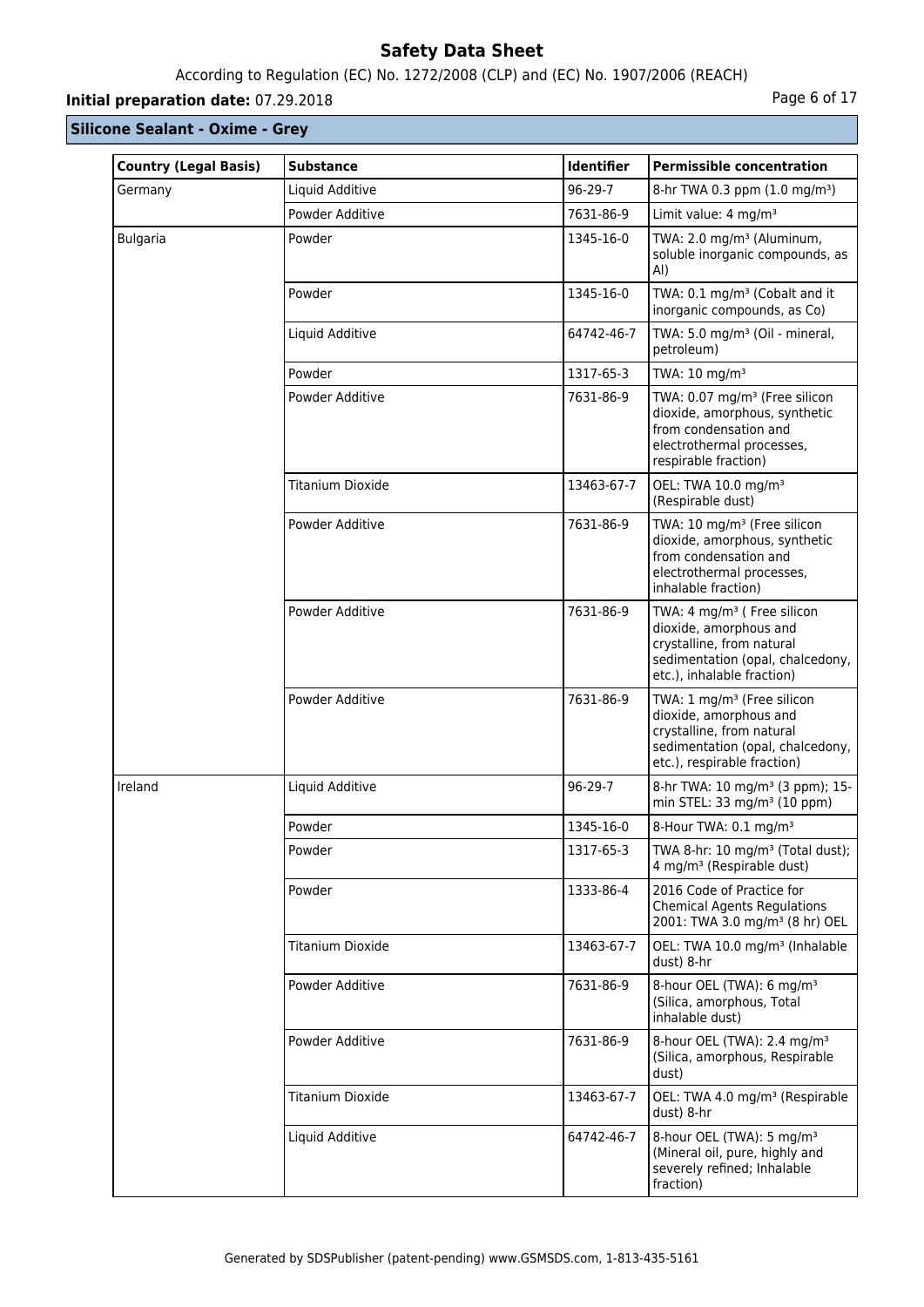# According to Regulation (EC) No. 1272/2008 (CLP) and (EC) No. 1907/2006 (REACH)

# **Initial preparation date:** 07.29.2018 **Page 7 of 17**

| <b>Country (Legal Basis)</b> | <b>Substance</b>        | Identifier | <b>Permissible concentration</b>                                                                                                  |
|------------------------------|-------------------------|------------|-----------------------------------------------------------------------------------------------------------------------------------|
| Croatia                      | Powder                  | 1345-16-0  | Maximum (8 hr) allowable<br>concentration: 0.1 mg/m <sup>3</sup>                                                                  |
|                              | Powder                  | 1317-65-3  | TWA 8-hr: 10 mg/m <sup>3</sup> (Total dust);<br>4 mg/m <sup>3</sup> (Respirable dust)                                             |
|                              | <b>Titanium Dioxide</b> | 13463-67-7 | OEL: TWA 10.0 mg/m <sup>3</sup> (Total<br>dust) 15-min                                                                            |
|                              | Powder                  | 1333-86-4  | Dangerous Substances Exposure<br>Limit Values in the Workplace:<br>3.5 mg/m <sup>3</sup> (8hr); 7.0 mg/m <sup>3</sup> (15<br>min) |
|                              | <b>Titanium Dioxide</b> | 13463-67-7 | OEL: TWA 4.0 mg/m <sup>3</sup> (Respirable<br>dust) 15-min                                                                        |
|                              | Powder Additive         | 7631-86-9  | Maximum (8 hr) allowable<br>concentration: 6 mg/m <sup>3</sup> (Total<br>dust)                                                    |
|                              | Powder Additive         | 7631-86-9  | Maximum (8 hr) allowable<br>concentration: 2.4 mg/m <sup>3</sup><br>(Respirable dust)                                             |
| Czech Republic               | Liquid Additive         | 64742-46-7 | 8-hour TWA: 5 mg/m <sup>3</sup> (Mineral<br>oils, aerosol)                                                                        |
|                              | Liquid Additive         | 64742-46-7 | Ceiling limit (NPK-P): 10 mg/m <sup>3</sup><br>(Mineral oils, aerosol)                                                            |
|                              | Powder                  | 1345-16-0  | 8-hour TWA: 0.05 mg/m <sup>3</sup>                                                                                                |
|                              | Powder                  | 1345-16-0  | Ceiling limit (NPK-P): 0.1 mg/m <sup>3</sup>                                                                                      |
|                              | Powder                  | 1317-65-3  | TWA 8-hr: 10 mg/m <sup>3</sup>                                                                                                    |
|                              | Powder                  | 1333-86-4  | Government Decree 361/2007<br>Sb.: TWA 2.0 mg/m <sup>3</sup> (8 hr)                                                               |
|                              | Powder Additive         | 7631-86-9  | 8-hour TWA: 4.0 mg/m <sup>3</sup> (dust)                                                                                          |
| Estonia                      | Liquid Additive         | 64742-46-7 | 8-hour TWA: 1 mg/m <sup>3</sup> [Oil<br>(naphtha) vapors]                                                                         |
|                              | Powder                  | 1345-16-0  | 8-hour TWA: 0.05 mg/m <sup>3</sup>                                                                                                |
|                              | Powder                  | 1317-65-3  | TWA 8-hr: 10 mg/m <sup>3</sup> ; 5 mg/m <sup>3</sup><br>(Fine dust)                                                               |
|                              | <b>Titanium Dioxide</b> | 13463-67-7 | OEL: TWA 5 mg/m <sup>3</sup> 8-hr                                                                                                 |
|                              | Powder Additive         | 7631-86-9  | 8-hour TWA: 2 mg/m <sup>3</sup> (fine dust)                                                                                       |
| Hungary                      | Liquid Additive         | 64742-46-7 | Ceiling Limit (MK Value): 5<br>mg/m <sup>3</sup> [Oil smog (mineral oil)]                                                         |
|                              | Powder                  | 1345-16-0  | 8-Hour TWA (AK Value): 0.1<br>mg/m <sup>3</sup>                                                                                   |
|                              | Powder                  | 1345-16-0  | 60-Minute STEL (CK Value): 0.4<br>mg/m <sup>3</sup>                                                                               |
|                              | Powder                  | 1317-65-3  | ÁK Value TWA 8-hr: 221 mg/m <sup>3</sup> ;<br>CK Value STEL 60-min 442<br>mg/m <sup>3</sup>                                       |
| Latvia                       | Liquid Additive         | 64742-46-7 | 8-hour TWA: 10 mg/m <sup>3</sup> (Naphtha)                                                                                        |
|                              | Liquid Additive         | 64742-46-7 | 8-hour TWA: 100 mg/m <sup>3</sup><br>(Petroleum benzin)                                                                           |
|                              | <b>Titanium Dioxide</b> | 13463-67-7 | OEL: TWA 10.0 mg/m <sup>3</sup> 8-hr                                                                                              |
|                              | Powder Additive         | 7631-86-9  | 8-hour TWA: 1 mg/m <sup>3</sup>                                                                                                   |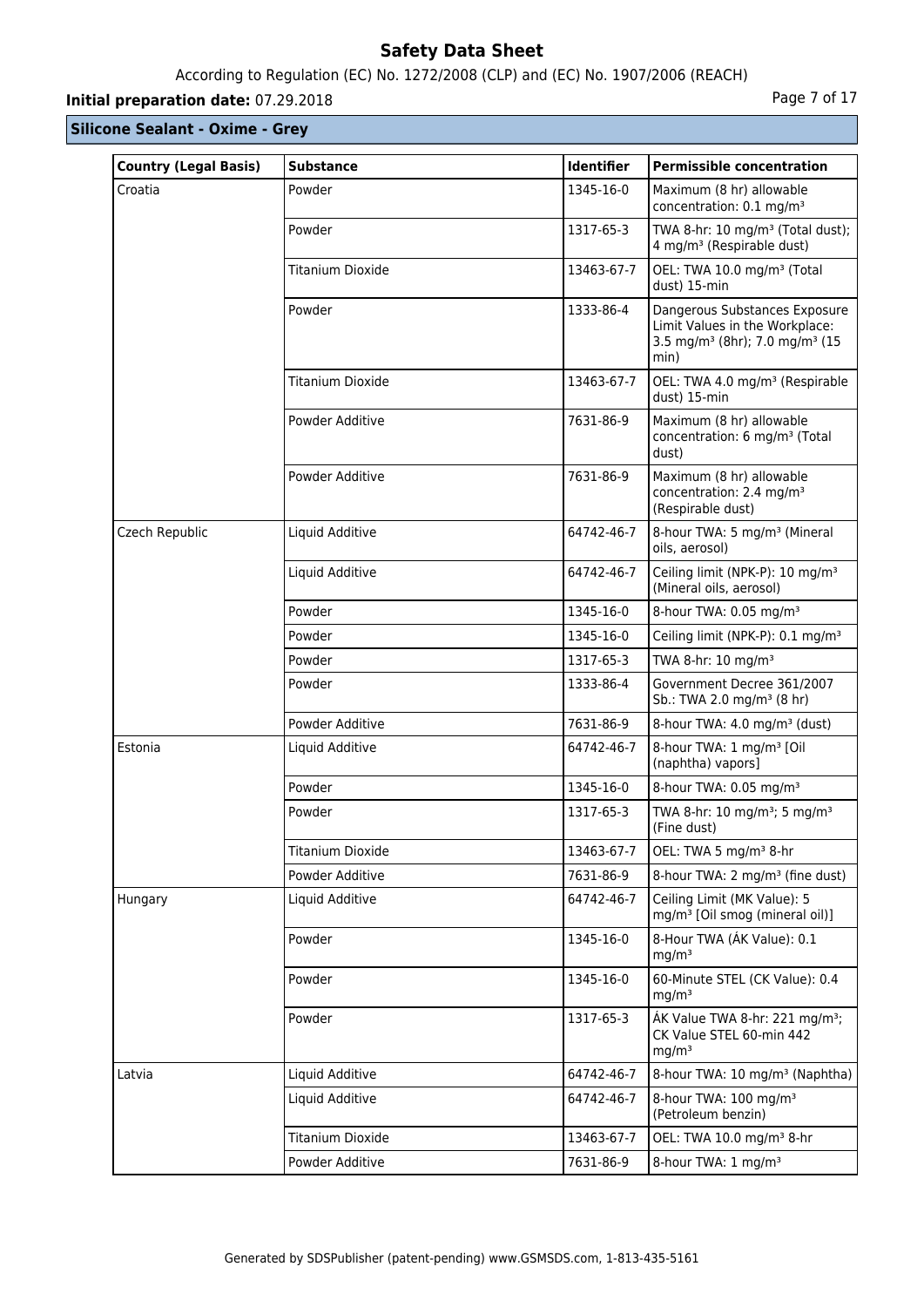# According to Regulation (EC) No. 1272/2008 (CLP) and (EC) No. 1907/2006 (REACH)

# **Initial preparation date:** 07.29.2018 **Page 8 of 17**

| <b>Country (Legal Basis)</b> | <b>Substance</b>        | Identifier | <b>Permissible concentration</b>                                                                                                                                     |
|------------------------------|-------------------------|------------|----------------------------------------------------------------------------------------------------------------------------------------------------------------------|
| Cyprus                       | Powder                  | 1333-86-4  | Control of factory atmosphere<br>and dangerous substances in<br>factories regulation: TWA 3.5<br>mg/ $m^3$ (8 hr)                                                    |
|                              | <b>Titanium Dioxide</b> | 13463-67-7 | OEL: TWA 10.0 mg/m <sup>3</sup> 8-hr                                                                                                                                 |
|                              | Powder Additive         | 7631-86-9  | 8-hour TWA: 5 mg/m <sup>3</sup> (Silicon<br>dioxide (amorphous) (particles ><br>5 micrometers))                                                                      |
|                              | Powder Additive         | 7631-86-9  | 8-hour TWA: 2 mg/m <sup>3</sup> (Silicon<br>dioxide (amorphous) (particles ><br>5 micrometers))                                                                      |
| Lithuania                    | Powder                  | 1345-16-0  | 8-hour TWA: 0.05 mg/m <sup>3</sup>                                                                                                                                   |
|                              | Liquid Additive         | 64742-46-7 | 8-hour TWA: 1 mg/m <sup>3</sup> (Oil mist,<br>including smoke)                                                                                                       |
|                              | Liquid Additive         | 64742-46-7 | 15-minute STEL: 3 mg/m <sup>3</sup> (Oil<br>mist, including smoke)                                                                                                   |
|                              | Liquid Additive         | 64742-46-7 | 8-hour TWA: 180 mg/m <sup>3</sup> (50<br>ppm) [Petrol ether (industrial) -<br>hexane based1                                                                          |
|                              | Liquid Additive         | 64742-46-7 | 15-minute STEL: 250 mg/m <sup>3</sup> (75<br>ppm) [Petrol ether (industrial) -<br>hexane based1                                                                      |
|                              | <b>Titanium Dioxide</b> | 13463-67-7 | OEL: TWA 5 mg/m <sup>3</sup> 8-hr                                                                                                                                    |
|                              | Liquid Additive         | 64742-46-7 | 8-hour TWA: 800 mg/m <sup>3</sup> (200<br>ppm) [Petrol ether (industrial) -<br>heptane based (< 5% n-hexane)]                                                        |
|                              | Liquid Additive         | 64742-46-7 | 15-minute STEL: 1200 mg/m <sup>3</sup><br>(300 ppm) [Petrol ether<br>(industrial) - heptane based (<<br>5% n-hexane)]                                                |
|                              | Liquid Additive         | 64742-46-7 | 8-hour TWA: 900 mg/m <sup>3</sup> (200<br>ppm) [Petrol ether (industrial) -<br>octane based]                                                                         |
|                              | Liquid Additive         | 64742-46-7 | 15-minute STEL: 1400 mg/m <sup>3</sup><br>(300 ppm) [Petrol ether<br>(industrial) - octane based]                                                                    |
| Poland                       | Powder                  | 1345-16-0  | 8-hour TWA (NDS): 0.02 mg/m <sup>3</sup>                                                                                                                             |
|                              | Powder                  | 1333-86-4  | Dz.U.Poz. 817/2014, Annex 1:<br>TWA (NDS) 4.0 mg/m <sup>3</sup> (8 hr)                                                                                               |
|                              | <b>Titanium Dioxide</b> | 13463-67-7 | OEL: TWA (NDS) 10.0 mg/m <sup>3</sup> 8-hr                                                                                                                           |
|                              | Liquid Additive         | 64742-46-7 | 8-hour TWA (NDS): 500 mg/m <sup>3</sup><br>(Benzine, extraction)                                                                                                     |
|                              | Powder Additive         | 7631-86-9  | 8-hour TWA (NDS): 10 mg/m <sup>3</sup><br>(Dusts of amorphous and<br>synthetic silicas, amorphous<br>synthetic silica (precipitated and<br>gel), inhalable fraction) |
|                              | Liquid Additive         | 64742-46-7 | 15-minute STEL (NDSCh): 1500<br>mg/m <sup>3</sup> (Benzine, extraction)                                                                                              |
|                              | Powder Additive         | 7631-86-9  | 8-hour TWA (NDS): 2 mg/m <sup>3</sup><br>(Dusts of amorphous and<br>synthetic silicas, amorphous<br>synthetic silica (precipitated and<br>gel), respirable fraction) |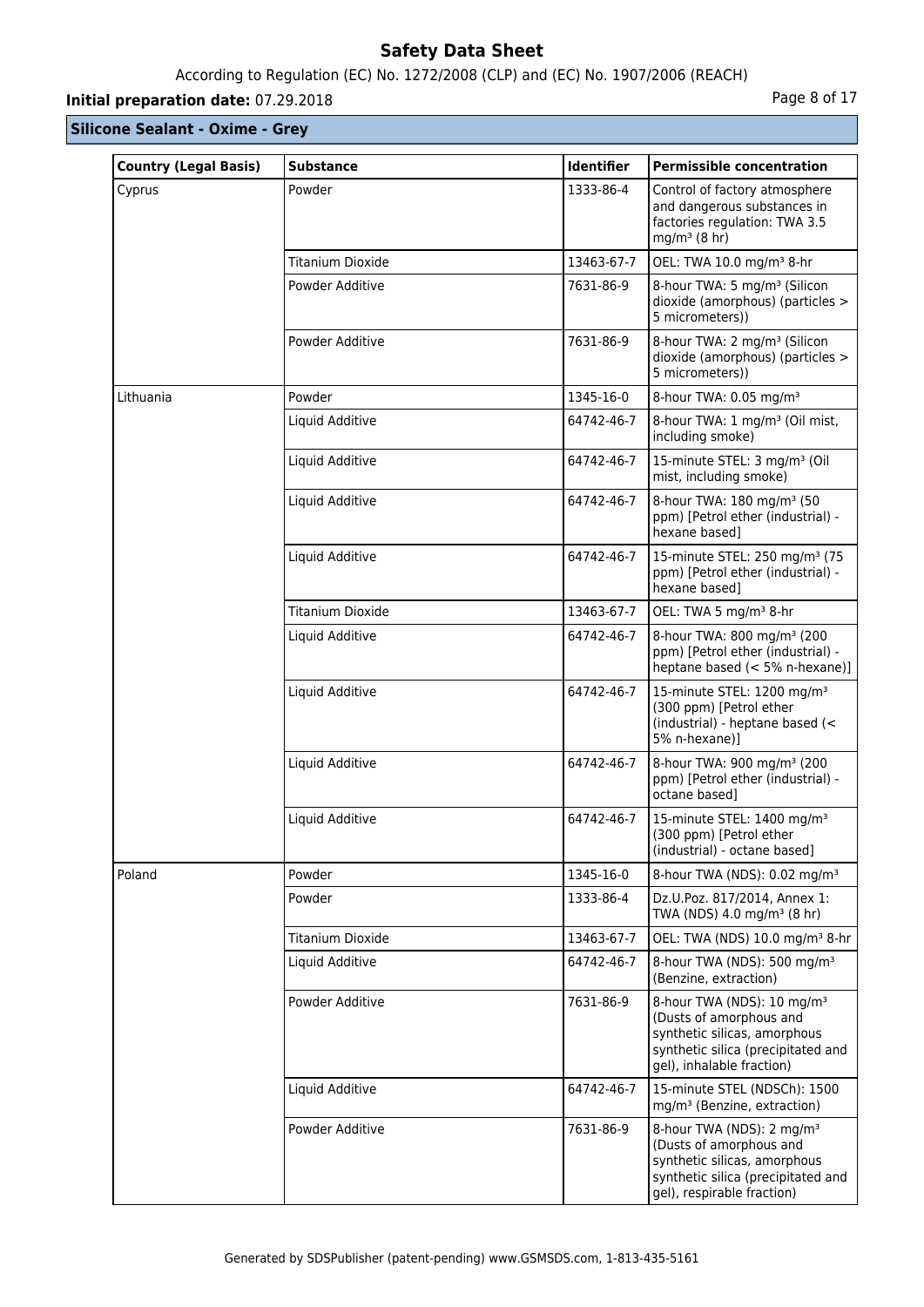# According to Regulation (EC) No. 1272/2008 (CLP) and (EC) No. 1907/2006 (REACH)

# **Initial preparation date:** 07.29.2018 **Page 9 of 17**

| <b>Country (Legal Basis)</b> | <b>Substance</b>        | <b>Identifier</b> | <b>Permissible concentration</b>                                                                                                        |
|------------------------------|-------------------------|-------------------|-----------------------------------------------------------------------------------------------------------------------------------------|
|                              | Liquid Additive         | 64742-46-7        | 8-hour TWA (NDS): 5 mg/m <sup>3</sup><br>(Highly refined mineral oils with<br>the exception of cutting fluids,<br>Inhalable fraction)   |
| Slovakia                     | Powder                  | 1345-16-0         | 8-Hour TWA (NPEL): 0.05 mg/m <sup>3</sup>                                                                                               |
|                              | Powder                  | 1317-65-3         | NPEL TWA 8-hr: 10 mg/m <sup>3</sup>                                                                                                     |
|                              | Powder                  | 1333-86-4         | Regulation No. 355.2006<br>concerning protection of workers<br>exposed to chemical agents,<br>Annex 1: TWA (NPEL) 2.0 mg/m <sup>3</sup> |
|                              | <b>Titanium Dioxide</b> | 13463-67-7        | OEL: TWA (NPEL) 5 mg/m <sup>3</sup> 8-hr                                                                                                |
|                              | Powder Additive         | 7631-86-9         | 8-hour TWA (NPEL): 4 mg/m <sup>3</sup><br>(Silica, amorphous (heat and wet<br>processes, unfired diatomaceous<br>earth, diatomite))     |
|                              | Powder Additive         | 7631-86-9         | 8-hour TWA (NPEL): 0.3 mg/m <sup>3</sup><br>(Silica, amorphous (fused silica,<br>fused silica, fumes, burnt<br>diatomaceous earth))     |
|                              | Liquid Additive         | 64742-46-7        | 8-hour TWA (NPEL): 5 ppm (1)<br>mg/m <sup>3</sup> ) [Liquid mineral oil mist,<br>fumesl                                                 |
|                              | Liquid Additive         | 64742-46-7        | 15-minute STEL (NPEL): 15 ppm<br>(3 mg/m <sup>3</sup> ) [Liquid mineral oil<br>mist, fumes]                                             |
| Denmark                      | Powder                  | 1345-16-0         | TWA: 0.01 mg/m <sup>3</sup>                                                                                                             |
|                              | Powder                  | 1333-86-4         | Exposure Limits for Substances &<br>Materials: TWA 3.5 mg/m <sup>3</sup>                                                                |
|                              | <b>Titanium Dioxide</b> | 13463-67-7        | OEL: TWA 6.0 mg/m <sup>3</sup>                                                                                                          |
|                              | Liquid Additive         | 64742-46-7        | TWA: $1 \text{ mg/m}^3$                                                                                                                 |
| Belgium                      | Powder                  | 1333-86-4         | Exposure Limit Value: TWA 3.5<br>$mq/m^3$ (8 hr)                                                                                        |
|                              | Powder                  | 1317-65-3         | TWA 8-hr: 10 mg/m <sup>3</sup>                                                                                                          |
|                              | Titanium Dioxide        | 13463-67-7        | OEL: TWA 10.0 mg/m <sup>3</sup> 8-hr                                                                                                    |
|                              | Powder Additive         | 7631-86-9         | 8-hour TWA: 10 mg/m <sup>3</sup>                                                                                                        |
|                              | Liquid Additive         | 64742-46-7        | 8-hour TWA: 5 mg/m <sup>3</sup> [Mineral<br>oils (mist)]                                                                                |
|                              | Liquid Additive         | 64742-46-7        | 15-minute STEL: 10 mg/m <sup>3</sup><br>[Mineral oils (mist)]                                                                           |
| Greece                       | Powder                  | 1345-16-0         | 8-Hour TWA: 0.1 mg/m <sup>3</sup>                                                                                                       |
|                              | Powder                  | 1317-65-3         | TWA 8-hr: 10 mg/m <sup>3</sup> (Inhalable<br>dust); 5 mg/m <sup>3</sup> (Respirable dust)                                               |
|                              | Powder                  | 1333-86-4         | Decree 307/1986: TWA 3.5mg/m <sup>3</sup><br>(8 hr); STEL 7.0 mg/m <sup>3</sup> (15 min)                                                |
|                              | Titanium Dioxide        | 13463-67-7        | OEL: TWA 10.0 mg/m <sup>3</sup> (Inhalable)<br>8-hr                                                                                     |
|                              | <b>Titanium Dioxide</b> | 13463-67-7        | OEL: TWA 5.0 mg/m <sup>3</sup> (Respirable<br>dust) 8-hr                                                                                |
|                              | Liquid Additive         | 64742-46-7        | 8-hour TWA: 5 mg/m <sup>3</sup> [Paraffin oil]<br>$(mist)$ ]                                                                            |
| France                       | Powder                  | 1317-65-3         | VME TWA: 10 mg/m <sup>3</sup>                                                                                                           |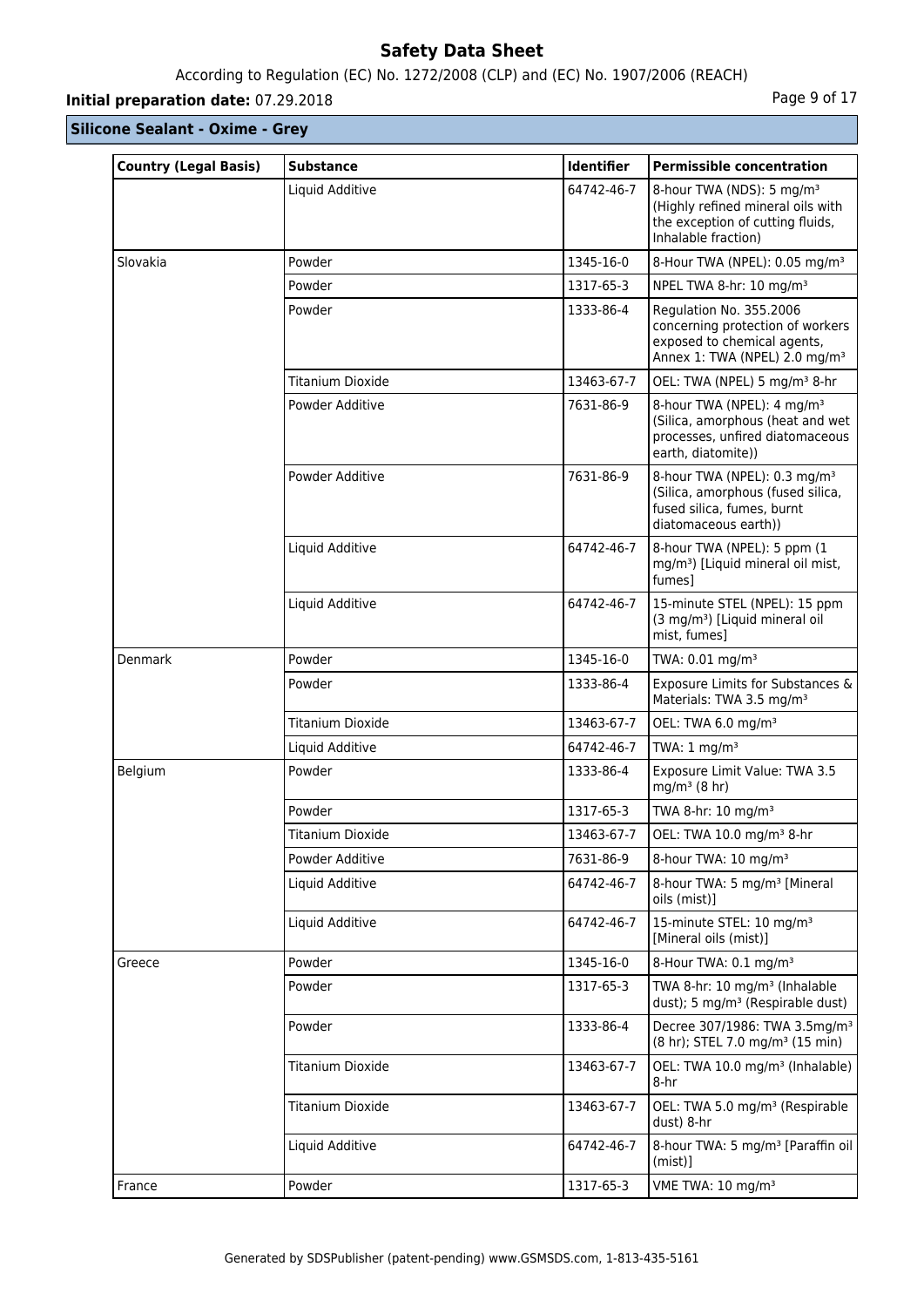# According to Regulation (EC) No. 1272/2008 (CLP) and (EC) No. 1907/2006 (REACH)

# **Initial preparation date:** 07.29.2018 **Page 10 of 17 Page 10 of 17**

| <b>Country (Legal Basis)</b> | <b>Substance</b>        | <b>Identifier</b> | <b>Permissible concentration</b>                                                                                                              |
|------------------------------|-------------------------|-------------------|-----------------------------------------------------------------------------------------------------------------------------------------------|
|                              | Powder                  | 1333-86-4         | Threshold Limit Values (VLEP):<br>Time weighted average (VME)<br>3.5 mg/m <sup>3</sup>                                                        |
|                              | <b>Titanium Dioxide</b> | 13463-67-7        | OEL: (VME) 10 mg/m <sup>3</sup>                                                                                                               |
| Italy                        | Powder                  | 1345-16-0         | 8-Hour TWA: 0.02 mg/m <sup>3</sup>                                                                                                            |
|                              | Powder                  | 1333-86-4         | Legislative Decree n.81: TWA 3.0<br>$mq/m^3$ (8 hr)                                                                                           |
|                              | <b>Titanium Dioxide</b> | 13463-67-7        | OEL: TWA 10.0 mg/m <sup>3</sup> 8-hr                                                                                                          |
|                              | Liquid Additive         | 64742-46-7        | 8-hour TWA: 5 mg/m <sup>3</sup> (Mineral<br>oil, excluding metal working<br>fluids, pure, highly and severely<br>refined; Inhalable fraction) |
| Portugal                     | Powder                  | 1345-16-0         | 8-Hour exposure limit: 0.02<br>mg/m <sup>3</sup>                                                                                              |
|                              | Powder                  | 1333-86-4         | VLE: 3.5 mg/m <sup>3</sup> (8 hr)                                                                                                             |
|                              | <b>Titanium Dioxide</b> | 13463-67-7        | OEL: TWA 10.0 mg/m <sup>3</sup> 8-hr                                                                                                          |
|                              | Liquid Additive         | 64742-46-7        | 8-hour exposure limit: 400 ppm                                                                                                                |
|                              | Liquid Additive         | 64742-46-7        | 8-hour exposure limit: 5 mg/m <sup>3</sup>                                                                                                    |
|                              | Liquid Additive         | 64742-46-7        | Short-term exposure limit: 10<br>mq/m <sup>3</sup>                                                                                            |
| United Kingdom               | Powder                  | 1317-65-3         | TWA 8-hr: 10 mg/m <sup>3</sup> (Total dust);<br>4 mg/m <sup>3</sup> (Respirable dust)                                                         |
|                              | Powder                  | 1345-16-0         | TWA: 0.1 mg/m <sup>3</sup>                                                                                                                    |
|                              | Powder                  | 1333-86-4         | WEL: TWA 3.5 mg/m <sup>3</sup> ; STEL 7.0<br>mg/m <sup>3</sup>                                                                                |
|                              | Powder Additive         | 7631-86-9         | TWA: 6 mg/m <sup>3</sup> (Silica,<br>amorphous, inhalable dust)                                                                               |
|                              | Powder Additive         | 7631-86-9         | TWA: 2.4 mg/m <sup>3</sup> (Silica,<br>amorphous, respirable dust)                                                                            |
|                              | <b>Titanium Dioxide</b> | 13463-67-7        | OEL: TWA 10.0 mg/m <sup>3</sup> (Total<br>dust)                                                                                               |
|                              | <b>Titanium Dioxide</b> | 13463-67-7        | OEL: TWA 4.0 mg/m <sup>3</sup> (Respirable<br>dust)                                                                                           |
| Spain                        | Powder                  | 1345-16-0         | 8-Hour daily exposure limit<br>(VLA ED): 0.02 mg/m <sup>3</sup>                                                                               |
|                              | Powder                  | 1333-86-4         | VLA: VLA ED 3.5 mg/m <sup>3</sup> (8 hr)                                                                                                      |
|                              | Titanium Dioxide        | 13463-67-7        | OEL: (VLA ED) 10.0 mg/m <sup>3</sup> 8-hr                                                                                                     |
|                              | Liquid Additive         | 64742-46-7        | 8-hour daily exposure limit<br>(VLA ED): $5 \text{ mg/m}^3$                                                                                   |
|                              | Liquid Additive         | 64742-46-7        | 15-minute STEL (VLA-EC): 10<br>mg/m <sup>3</sup>                                                                                              |
| Austria                      | <b>Titanium Dioxide</b> | 13463-67-7        | OEL: TWA 5 mg/m <sup>3</sup>                                                                                                                  |
|                              | Titanium Dioxide        | 13463-67-7        | OEL: STEL 10 mg/m <sup>3</sup>                                                                                                                |
|                              | Powder Additive         | 7631-86-9         | TWA: $4 \text{ mg/m}^3$                                                                                                                       |
| Sweden                       | Powder                  | 1345-16-0         | Level Limit Value (NGV): 0.02<br>mg/m <sup>3</sup>                                                                                            |
|                              | Titanium Dioxide        | 13463-67-7        | OEL: (NGV) 5.0 (Total dust)<br>mg/m <sup>3</sup>                                                                                              |
|                              | Liquid Additive         | 64742-46-7        | Level Limit Value (NGV): 1 mg/m <sup>3</sup><br>(Oil mist including oil fume)                                                                 |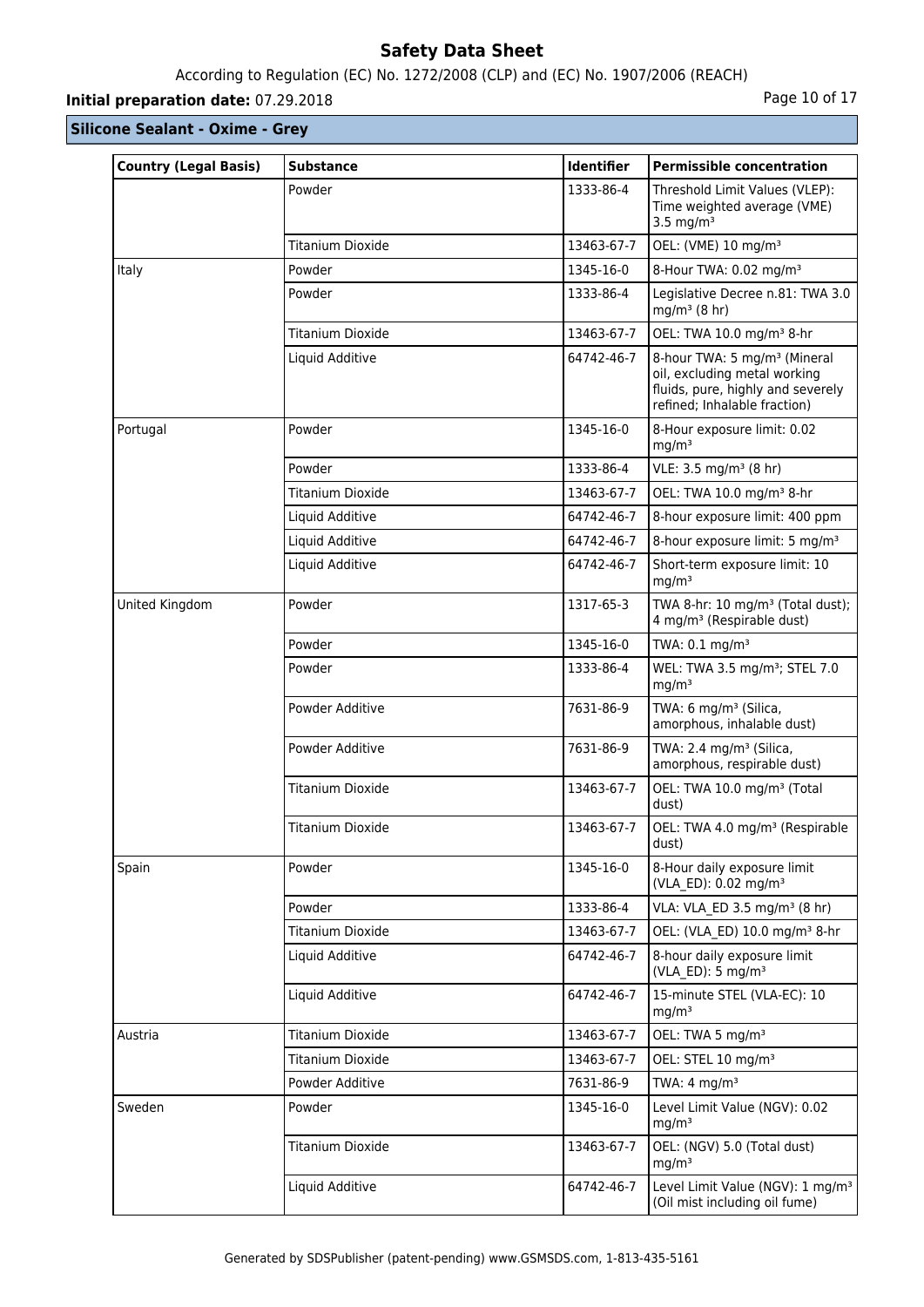According to Regulation (EC) No. 1272/2008 (CLP) and (EC) No. 1907/2006 (REACH)

#### **Initial preparation date:** 07.29.2018 **Page 11 of 17** and the page 11 of 17

#### **Silicone Sealant - Oxime - Grey**

| <b>Country (Legal Basis)</b> | <b>Substance</b> | <b>Identifier</b> | <b>Permissible concentration</b>                                             |
|------------------------------|------------------|-------------------|------------------------------------------------------------------------------|
|                              | Liquid Additive  | 64742-46-7        | Short Term Limit (KTV): 3 mg/m <sup>3</sup><br>(Oil mist including oil fume) |
| Slovenia                     | Powder Additive  | 7631-86-9         | 8-hour TWA: 4 mg/m <sup>3</sup> (Silica,<br>linhalable fraction)             |
| European Union               | Liquid Additive  | 64742-46-7        | SCOEL: 8-hour TWA: 5 mg/m <sup>3</sup>                                       |
| <b>Netherlands</b>           | Liquid Additive  | 64742-46-7        | Binding 8-hour TWA: 5 mg/m <sup>3</sup><br>[Oil mist (mineral oil)]          |

#### **Biological limit values:**

No biological exposure limits noted for the ingredient(s).

#### **Derived No Effect Level (DNEL):**

Not determined or not applicable.

#### **Predicted No Effect Concentration (PNEC):**

Not determined or not applicable.

#### **Information on monitoring procedures:**

Monitoring of the concentration of substances in the breathing zone of workers or in the general workplace may be required to confirm compliance with an OEL and adequacy of exposure controls Biological monitoring may also be appropriate for some substances

#### **8.2 Exposure controls**

#### **Appropriate engineering controls:**

Emergency eye wash fountains and safety showers should be available in the immediate vicinity of use or handling.

Provide exhaust ventilation or other engineering controls to keep the airborne concentrations of vapor and mists below the applicable workplace exposure limits (Occupational Exposure Limits-OELs) indicated above.

## **Personal protection equipment**

### **Eye and face protection:**

Safety goggles or glasses, or appropriate eye protection.

#### **Skin and body protection:**

Select glove material impermeable and resistant to the substance.

Wear appropriate clothing to prevent any possibility of skin contact.

#### **Respiratory protection:**

If engineering controls do not maintain airborne concentrations below recommended exposure limits (where applicable) or to an acceptable level (in countries where exposure limits have not been established), an approved respirator must be worn.

#### **General hygienic measures:**

Avoid contact with skin, eyes and clothing. Wash hands before breaks and at the end of work. Wash contaminated clothing before reuse.

#### **Environmental exposure controls:**

Select controls based on a risk assessment of local conditions.

See section 6 for information on accidental release measures.

#### **SECTION 9: Physical and chemical properties**

#### **9.1 Information on basic physical and chemical properties**

| <b>Appearance</b> | Grey paste           |
|-------------------|----------------------|
| <b>Odor</b>       | <b>Not available</b> |
| Odor threshold    | Not available        |
| ∣pH               | Not available        |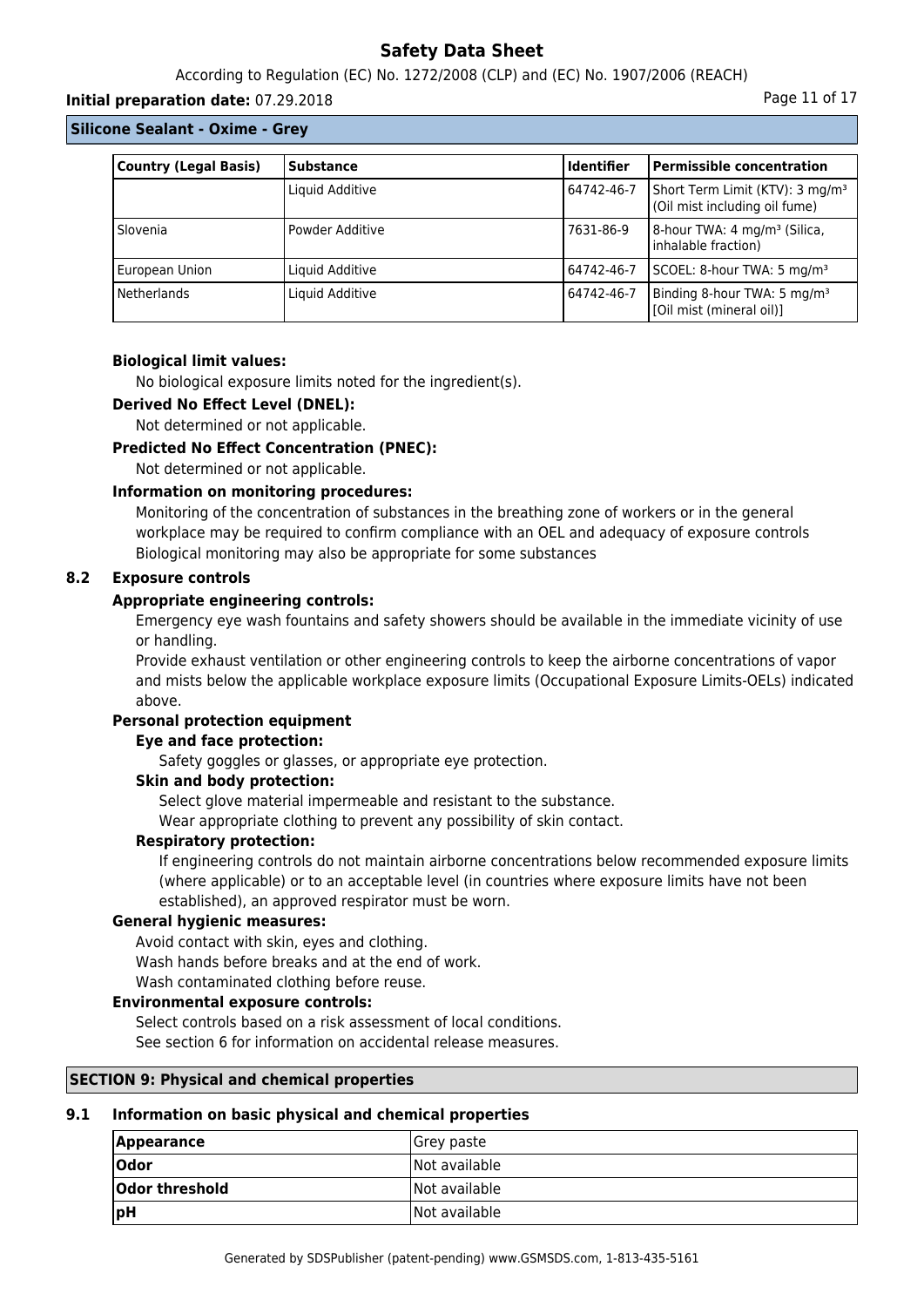According to Regulation (EC) No. 1272/2008 (CLP) and (EC) No. 1907/2006 (REACH)

**Initial preparation date:** 07.29.2018 **Page 12 of 17** Page 12 of 17

**Silicone Sealant - Oxime - Grey**

| <b>Melting point/freezing point</b>       | Not available                    |
|-------------------------------------------|----------------------------------|
| Initial boiling point/range               | Not available                    |
| Flash point (closed cup)                  | 100°C (212°F)                    |
| <b>Evaporation rate</b>                   | Not available                    |
| <b>Flammability (solid, gas)</b>          | Not available                    |
| <b>Upper flammability/explosive limit</b> | Not available                    |
| Lower flammability/explosive limit        | Not available                    |
| <b>Vapor pressure</b>                     | Not available                    |
| <b>Vapor density</b>                      | Not available                    |
| <b>Density</b>                            | 1.427                            |
| <b>Relative density</b>                   | Not available                    |
| <b>Solubilities</b>                       | Not determined or not available. |
| Partition coefficient (n-octanol/water)   | Not available                    |
| <b>Auto/Self-ignition temperature</b>     | Not available                    |
| <b>Decomposition temperature</b>          | Not available                    |
| <b>Dynamic viscosity</b>                  | Not available                    |
| <b>Kinematic viscosity</b>                | Not available                    |
| <b>Explosive properties</b>               | Not available                    |
| <b>Oxidizing properties</b>               | Not available                    |
|                                           |                                  |

# **9.2 Other information**

# **SECTION 10: Stability and reactivity**

#### **10.1 Reactivity:**

Does not react under normal conditions of use and storage.

#### **10.2 Chemical stability:**

Stable under normal conditions of use and storage.

#### **10.3 Possibility of hazardous reactions:**

None under normal conditions of use and storage.

### **10.4 Conditions to avoid:**

None known.

# **10.5 Incompatible materials:**

None known.

**10.6 Hazardous decomposition products:** None known.

### **SECTION 11: Toxicological information**

# **11.1 Information on toxicological effects**

#### **Acute toxicity**

**Assessment:** Based on available data, the classification criteria are not met.

### **Product data:** No data available.

#### **Substance data:**

| <b>Name</b>     | <b>Route</b> | <b>Result</b>               |
|-----------------|--------------|-----------------------------|
| Liquid Additive | loral        | LD50 Rat: 1780 mg/kg        |
|                 |              | LD50 Rat: 2326 mg/kg        |
|                 | Idermal      | LD50 Rabbit: $> 1000$ mg/kg |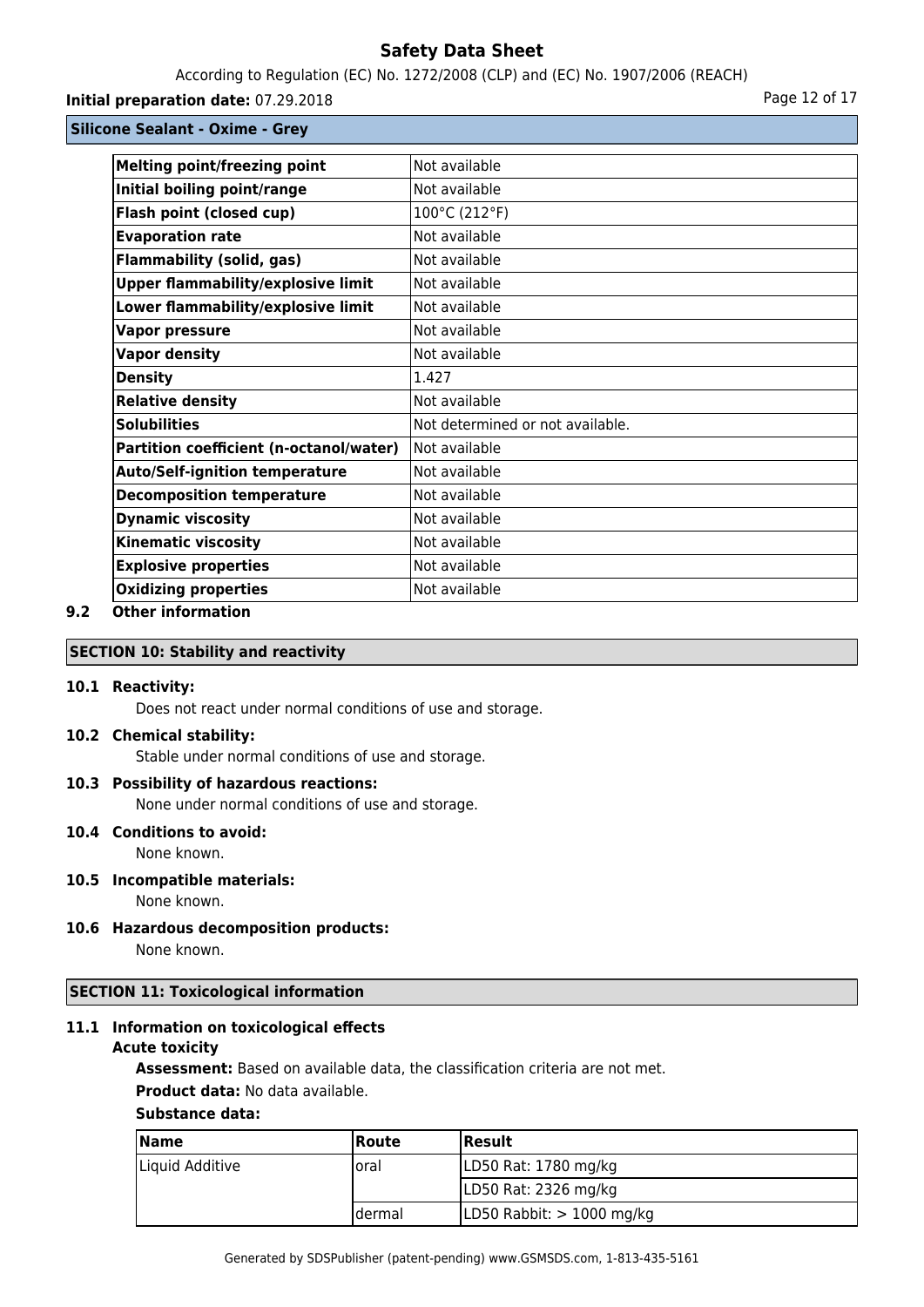### According to Regulation (EC) No. 1272/2008 (CLP) and (EC) No. 1907/2006 (REACH)

# **Initial preparation date:** 07.29.2018 **Page 13 of 17 Page 13 of 17**

# **Silicone Sealant - Oxime - Grey**

#### **Skin corrosion/irritation**

**Assessment:** Causes skin irritation

# **Product data:**

No data available.

# **Substance data:**

| Name            | <b>Result</b>                            |
|-----------------|------------------------------------------|
| Liquid Additive | Causes severe skin burns and eye damage. |
|                 | Causes serious eye damage.               |
|                 | Causes severe skin burns and eye damage. |
|                 | Causes skin irritation                   |

#### **Serious eye damage/irritation**

**Assessment:** Causes serious eye damage

### **Product data:**

No data available.

### **Substance data:**

| <b>Name</b>     | <b>Result</b>                 |
|-----------------|-------------------------------|
| Liquid Additive | Causes serious eye damage.    |
|                 | Causes serious eye irritation |
|                 | Causes skin irritation        |

#### **Respiratory or skin sensitization**

**Assessment:** May cause an allergic skin reaction

#### **Product data:**

No data available.

### **Substance data:**

| <b>Name</b>     | <b>Result</b>                        |
|-----------------|--------------------------------------|
| Liquid Additive | May cause an allergic skin reaction  |
|                 | May cause an allergic skin reaction. |
|                 | May cause an allergic skin reaction. |

### **Carcinogenicity**

**Assessment:** May cause cancer

**Product data:** No data available.

#### **Substance data:**

| <b>Name</b>                 | Species | <b>Result</b>                                                                                                      |
|-----------------------------|---------|--------------------------------------------------------------------------------------------------------------------|
| Liquid Additive             |         | IMay cause cancer.                                                                                                 |
| Titanium Dioxide            |         | Not applicable. Airborne, unbound particles of respirable size are known<br>Ito cause cancer.                      |
| <i><u><b>Powder</b></u></i> |         | Not applicable. The carcinogenic classification only applies to airborne,<br>unbound particles of respirable size. |

#### **International Agency for Research on Cancer (IARC):**

| <b>Name</b>      | Classification                                                 |
|------------------|----------------------------------------------------------------|
| Powder Additive  | Group 3 - Not classifiable as to its carcinogenicity to humans |
| Titanium Dioxide | lGroup 2B                                                      |
| Powder           | Group 2B - Possibly carcinogenic to humans                     |

**National Toxicology Program (NTP):** None of the ingredients are listed.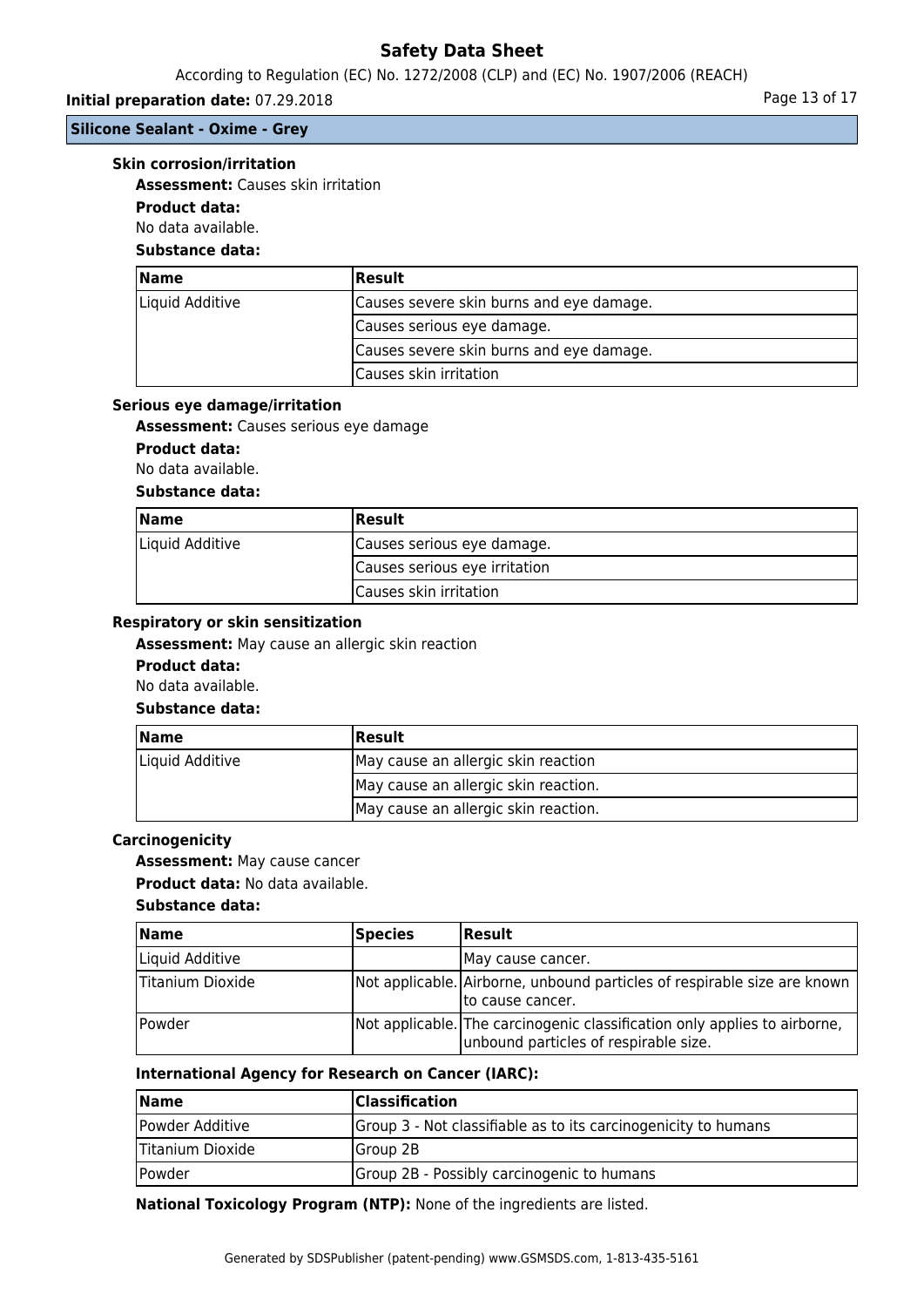According to Regulation (EC) No. 1272/2008 (CLP) and (EC) No. 1907/2006 (REACH)

**Initial preparation date:** 07.29.2018 **Page 14 of 17** Page 14 of 17

# **Silicone Sealant - Oxime - Grey**

# **Germ cell mutagenicity**

**Assessment:** Based on available data, the classification criteria are not met. **Product data:** No data available.

**Substance data:** No data available.

### **Reproductive Toxicity**

**Assessment:** Based on available data, the classification criteria are not met.

### **Product data:**

No data available.

**Substance data:** No data available.

### **Specific target organ toxicity (single exposure)**

**Assessment:** Based on available data, the classification criteria are not met.

#### **Product data:**

No data available.

**Substance data:** No data available.

## **Specific target organ toxicity (repeated exposure)**

**Assessment:** Based on available data, the classification criteria are not met.

### **Product data:**

No data available.

**Substance data:** No data available.

### **Aspiration toxicity**

**Assessment:** Based on available data, the classification criteria are not met.

### **Product data:**

No data available.

**Substance data:** No data available.

### **Information on likely routes of exposure:**

No data available.

### **Symptoms related to the physical, chemical and toxicological characteristics:**

No data available.

### **Other information:**

No data available.

## **SECTION 12: Ecological information**

## **12.1 Toxicity**

## **Acute (short-term) toxicity**

**Assessment:** Based on available data, the classification criteria are not met. **Product data:** No data available.

### **Substance data:**

| <b>Name</b>     | Result                                        |
|-----------------|-----------------------------------------------|
| Liquid Additive | $ LCS0 - Oryzias latipes - > 100 mg/L - 96 h$ |

# **Chronic (long-term) toxicity**

**Product data:** No data available.

# **Substance data:**

| <b>Name</b>     | Result                                         |
|-----------------|------------------------------------------------|
| Liquid Additive | $NOEC - Oryzias latipes - \sim 50 mg/L - 14 d$ |

### **12.2 Persistence and degradability**

### **Product data:** No data available.

# **Substance data:**

| $\sqrt{\mathsf{Name}}$ | Result                                    |
|------------------------|-------------------------------------------|
| Liquid Additive        | Inherent degradability in water and soil. |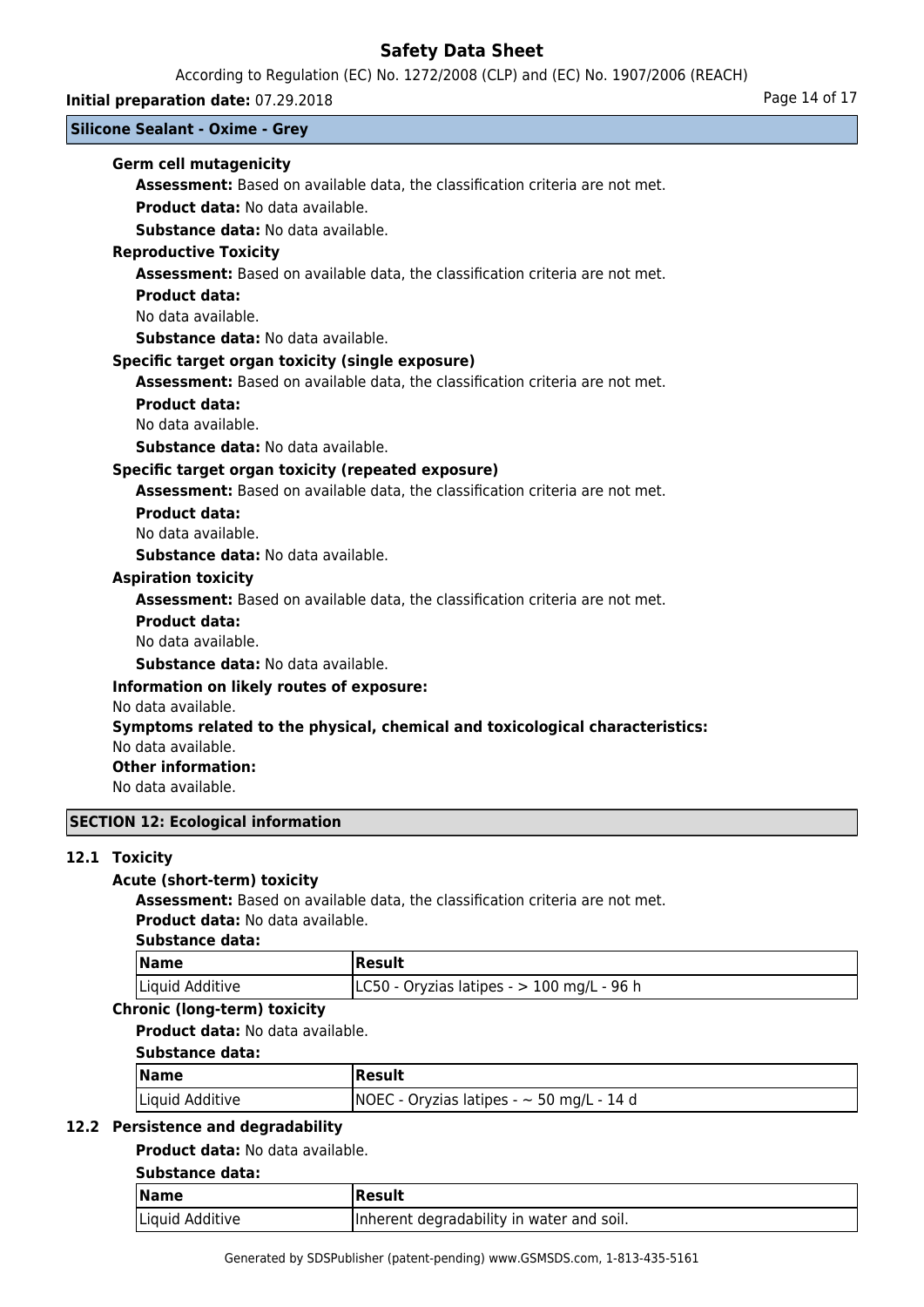According to Regulation (EC) No. 1272/2008 (CLP) and (EC) No. 1907/2006 (REACH)

**Initial preparation date:** 07.29.2018 **Page 15 of 17** Page 15 of 17

**Silicone Sealant - Oxime - Grey**

# **12.3 Bioaccumulative potential**

**Product data:** No data available.

**Substance data:** No data available.

# **12.4 Mobility in soil**

**Product data:** No data available. **Substance data:** No data available.

# **12.5 Results of PBT and vPvB assessment**

#### **PBT assessment:**

| Liquid Additive         | The substance is not PBT.   |  |
|-------------------------|-----------------------------|--|
| <b>vPvB</b> assessment: |                             |  |
| Liquid Additive         | lThe substance is not vPvB. |  |

# **12.6 Other adverse effects:** No data available.

### **SECTION 13: Disposal considerations**

#### **13.1 Waste treatment methods**

#### **Relevant information:**

It is the responsibility of the waste generator to properly characterize all waste materials according to applicable regulatory entities

### **SECTION 14: Transport information**

#### **International Carriage of Dangerous Goods by Road/Rail (ADR/RID)**

| UN number                     | Not regulated |
|-------------------------------|---------------|
| UN proper shipping name       | Not regulated |
| UN transport hazard class(es) | <b>None</b>   |
| Packing group                 | <b>None</b>   |
| <b>Environmental hazards</b>  | l None        |
| Special precautions for user  | None          |

#### **International Carriage of Dangerous Goods by Inland Waterways (ADN)**

| UN number                     | Not regulated |
|-------------------------------|---------------|
| UN proper shipping name       | Not regulated |
| UN transport hazard class(es) | l None        |
| Packing group                 | l None        |
| <b>Environmental hazards</b>  | l None        |
| Special precautions for user  | l None        |

#### **International Maritime Dangerous Goods (IMDG)**

| UN number                     | IUN 1760                                    |  |
|-------------------------------|---------------------------------------------|--|
| UN proper shipping name       | Corrosive Liquids, N.O.S. (Liquid Additive) |  |
| UN transport hazard class(es) | 8                                           |  |
| Packing group                 |                                             |  |
| <b>Environmental hazards</b>  | lNone                                       |  |
| Special precautions for user  | None                                        |  |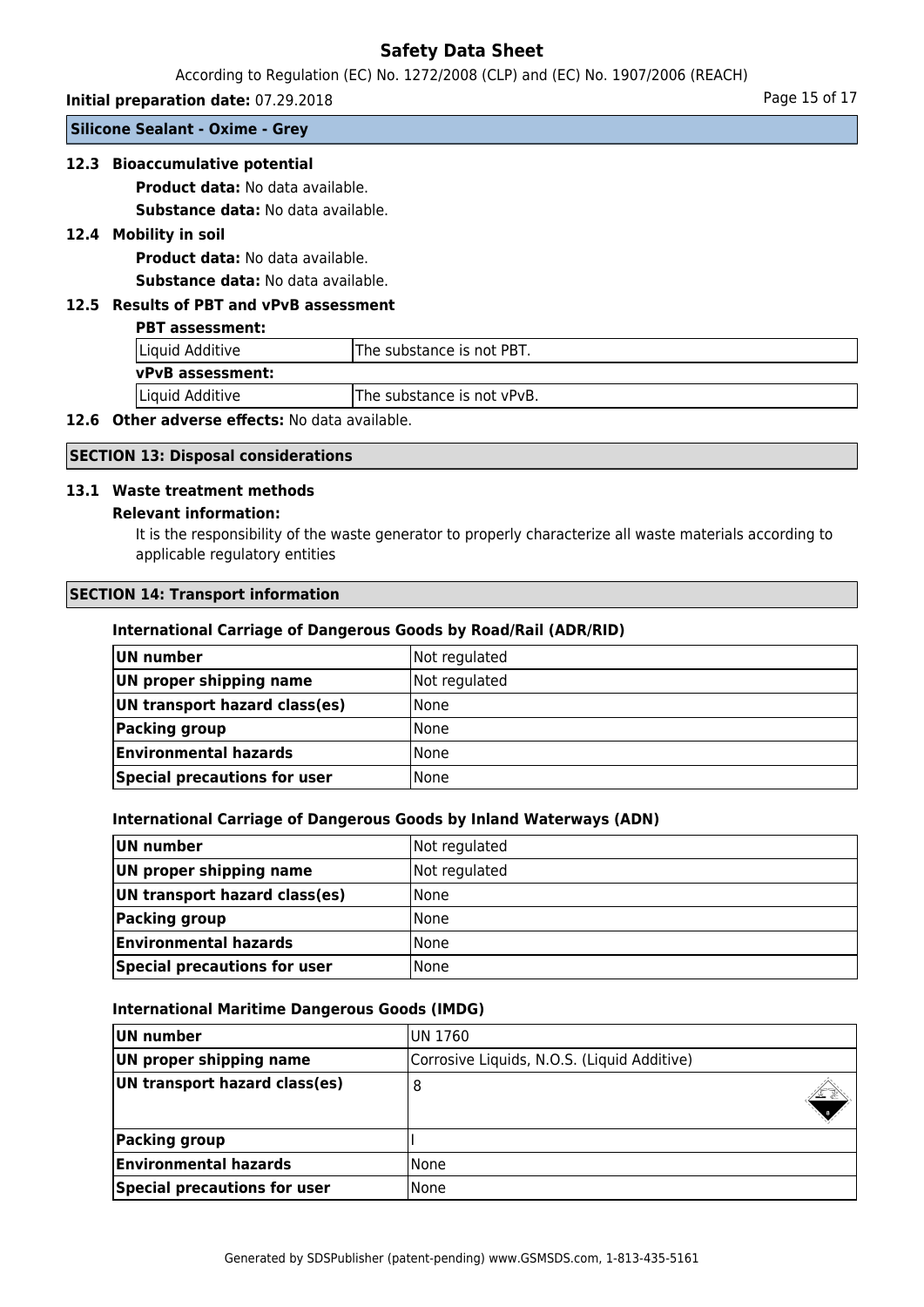According to Regulation (EC) No. 1272/2008 (CLP) and (EC) No. 1907/2006 (REACH)

**Initial preparation date:** 07.29.2018 **Page 16 of 17 Page 16 of 17** 

**Silicone Sealant - Oxime - Grey**

# **International Air Transport Association Dangerous Goods Regulations (IATA-DGR)**

| UN number                           | IUN 1760                                    |  |
|-------------------------------------|---------------------------------------------|--|
| UN proper shipping name             | Corrosive Liquids, N.O.S. (Liquid Additive) |  |
| UN transport hazard class(es)       | 8                                           |  |
| Packing group                       |                                             |  |
| <b>Environmental hazards</b>        | l None                                      |  |
| <b>Special precautions for user</b> | lNone                                       |  |

## **SECTION 15: Regulatory information**

## **15.1 Safety, health and environmental regulations/legislation specific for the substance or mixture.**

# **European regulations**

### **Inventory listing (EINECS):**

| 70131-67-8 | <b>Resin</b>     | lNot   |
|------------|------------------|--------|
|            |                  | Listed |
| 1333-86-4  | <b>Powder</b>    | Listed |
| 63148-62-9 | Liquid Additive  | Listed |
| 64742-46-7 | Liquid Additive  | Listed |
| 17689-77-9 | Liquid Additive  | Listed |
| 919-30-2   | Liquid Additive  | Listed |
| 22984-54-9 | Liquid Additive  | Listed |
| $96-29-7$  | Liquid Additive  | Listed |
| 2224-33-1  | Liquid Additive  | Listed |
| 7631-86-9  | Powder Additive  | Listed |
| 1317-65-3  | Powder           | Listed |
| 13463-67-7 | Titanium Dioxide | Listed |
| 1345-16-0  | Powder           | Listed |

**REACH SVHC candidate list:** Not determined.

**REACH SVHC Authorizations:** Not determined.

**REACH Restriction:** Not determined.

**Water hazard class (WGK) (Product):** Not determined.

### **Water hazard class (WGK) (Substance):**

| <b>Ingredient Name</b>  | <b>CAS</b> | <b>Class</b>               |
|-------------------------|------------|----------------------------|
| Resin                   | 70131-67-8 | Class 1                    |
| Liquid Additive         | 63148-62-9 |                            |
| Liquid Additive         | 22984-54-9 |                            |
| Liquid Additive         | 96-29-7    |                            |
| Liquid Additive         | 2224-33-1  |                            |
| Powder                  | 1317-65-3  | Non-hazardous to water.    |
| <b>Titanium Dioxide</b> | 13463-67-7 | Non-hazardous to water.    |
| Powder                  | 1345-16-0  | nwg non-hazardous to water |

# **Other regulations**

**Germany TA Luft:** Class II; Base rate: 2.5 kg/hr; Maximum concentration allowed if emissions meet or exceed base rate: 0.5 g/m<sup>3</sup>